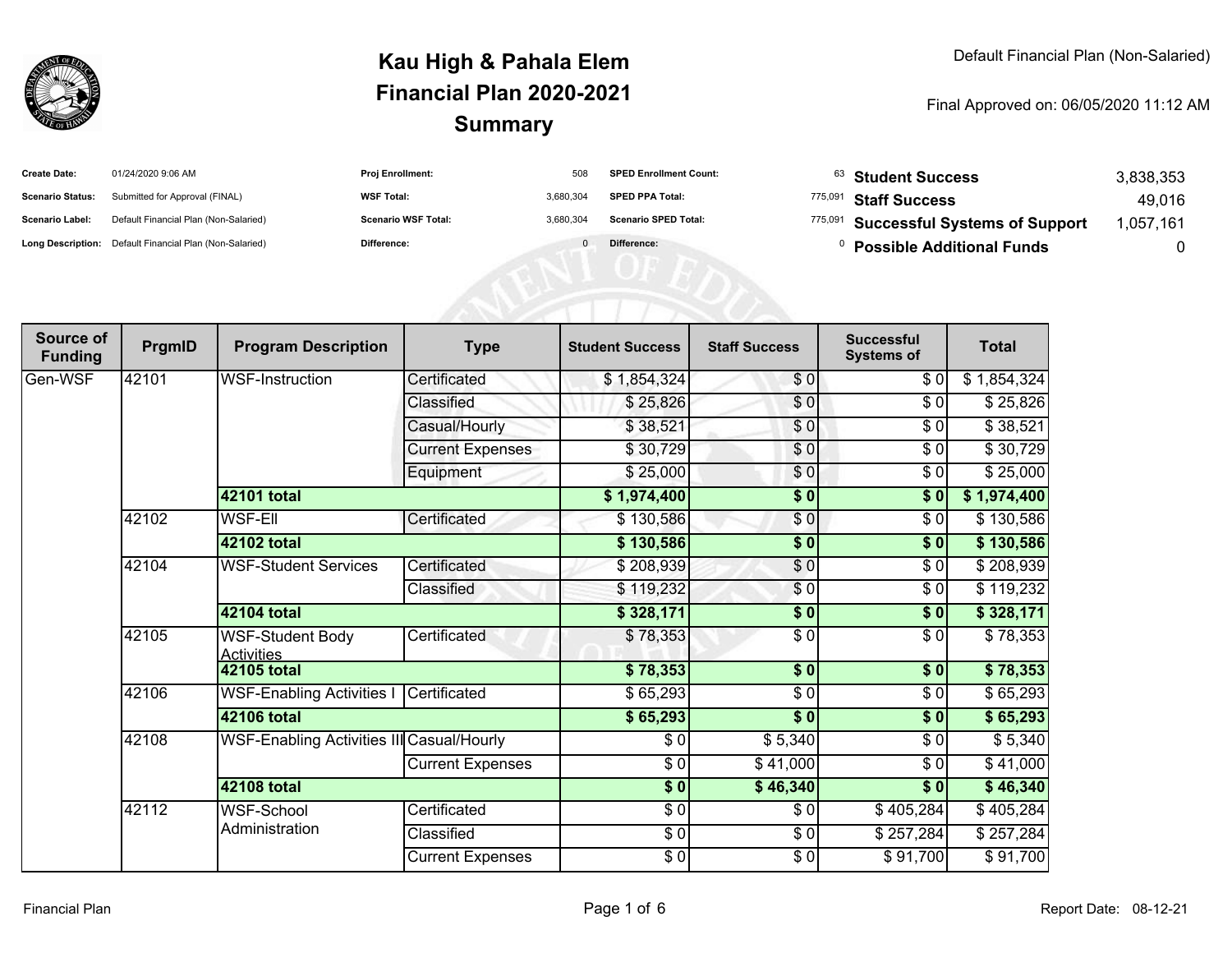

| Source of<br><b>Funding</b> | PrgmID          | <b>Program Description</b>                      | <b>Type</b>             | <b>Student Success</b>    | <b>Staff Success</b> | <b>Successful</b><br><b>Systems of</b> | <b>Total</b>     |                  |
|-----------------------------|-----------------|-------------------------------------------------|-------------------------|---------------------------|----------------------|----------------------------------------|------------------|------------------|
| Gen-WSF                     | 42112           | <b>WSF-School</b><br>Administration             | Equipment               | $\sqrt{6}$                | $\overline{30}$      | $\overline{\$0}$                       | $\sqrt{6}$       |                  |
|                             |                 | <b>42112 total</b>                              |                         | $\overline{\textbf{S}^0}$ | \$0                  | \$754,268                              | \$754,268        |                  |
|                             | 42113           | <b>WSF-School Facility</b>                      | Classified              | \$0                       | $\overline{\$0}$     | \$235,021                              | \$235,021        |                  |
|                             |                 | <b>Services</b>                                 | Casual/Hourly           | \$0                       | $\overline{\$0}$     | \$67,872                               | \$67,872         |                  |
|                             |                 |                                                 | <b>Current Expenses</b> | $\overline{\$0}$          | $\overline{\$0}$     | $\overline{\$0}$                       | $\overline{\$0}$ |                  |
|                             |                 |                                                 | Equipment               | \$0                       | \$0                  | \$0                                    | $\overline{\$0}$ |                  |
|                             |                 | 42113 total                                     |                         | $\overline{\$0}$          | $\overline{\$0}$     | \$302,893                              | \$302,893        |                  |
|                             | Gen-WSF         |                                                 |                         | \$2,576,803               | \$46,340             | \$1,057,161                            | \$3,680,304      |                  |
| Gen-SPED                    | 17101           | SPED Ppa - Instruction                          | Certificated            | \$522,344                 | \$0                  | \$0                                    | \$522,344        |                  |
|                             |                 |                                                 | Classified              | \$241,038                 | $\overline{S}0$      | $\overline{\$0}$                       | \$241,038        |                  |
|                             |                 |                                                 | <b>Current Expenses</b> | \$11,709                  | $\sqrt{0}$           | $\overline{\$0}$                       | $\sqrt{$11,709}$ |                  |
|                             |                 | <b>17101 total</b>                              |                         | \$775,091                 | $\overline{\$0}$     | $\overline{\$}0$                       | \$775,091        |                  |
|                             | 17131           | Special Education in<br><b>Regular Schools</b>  | Certificated            | \$0                       | $\overline{\$0}$     | $\overline{\$0}$                       | \$0              |                  |
|                             |                 |                                                 | Classified              | \$0                       | $\sqrt{0}$           | $\overline{\$0}$                       | $\overline{\$0}$ |                  |
|                             |                 | <b>17131 total</b>                              |                         | $\overline{\$0}$          | $\overline{\$0}$     | $\overline{\textbf{50}}$               | $\overline{\$0}$ |                  |
|                             | <b>Gen-SPED</b> |                                                 |                         | \$775,091                 | $\overline{\$0}$     | $\overline{\$0}$                       | \$775,091        |                  |
| Gen-Categ                   | 15849           | Gen Fund Voc & Applied                          | Certificated            | \$65,293                  | $\overline{\$0}$     | $\overline{\$0}$                       | \$65,293         |                  |
|                             |                 | Technology                                      |                         | Casual/Hourly             | \$0                  | $\overline{\$0}$                       | $\overline{\$0}$ | $\overline{\$0}$ |
|                             |                 |                                                 |                         | <b>Current Expenses</b>   | \$0                  | $\overline{\$0}$                       | $\overline{\$0}$ | $\overline{\$0}$ |
|                             |                 | <b>15849 total</b>                              |                         | \$65,293                  | $\overline{\$0}$     | $\overline{\$}0$                       | \$65,293         |                  |
|                             | 16807           | <b>Hawaiian Studies</b>                         | Casual/Hourly           | $\overline{\$0}$          | $\overline{\$0}$     | $\overline{\$0}$                       | $\overline{\$0}$ |                  |
|                             |                 |                                                 | <b>Current Expenses</b> | $\overline{\$0}$          | $\overline{\$0}$     | $\overline{\$0}$                       | $\overline{\$0}$ |                  |
|                             |                 | <b>16807 total</b>                              |                         | $\overline{\$0}$          | $\overline{\$0}$     | $\overline{\textbf{50}}$               | $\sqrt{6}$       |                  |
|                             | 17229           | Voc Rehab - Work Study<br><b>Contract W/DHS</b> | <b>Current Expenses</b> | $\overline{\$0}$          | $\overline{\$0}$     | $\overline{\$0}$                       | $\overline{\$0}$ |                  |
|                             |                 | <b>17229 total</b>                              |                         | $\overline{\$0}$          | \$0                  | $\overline{\$0}$                       | $\overline{\$0}$ |                  |
|                             | 18864           | <b>Alternative Programs</b>                     | Certificated            | \$65,293                  | $\sqrt{6}$           | $\overline{\$0}$                       | \$65,293         |                  |
|                             |                 |                                                 | Casual/Hourly           | $\sqrt{6}$                | $\sqrt{6}$           | $\sqrt{6}$                             | $\sqrt{6}$       |                  |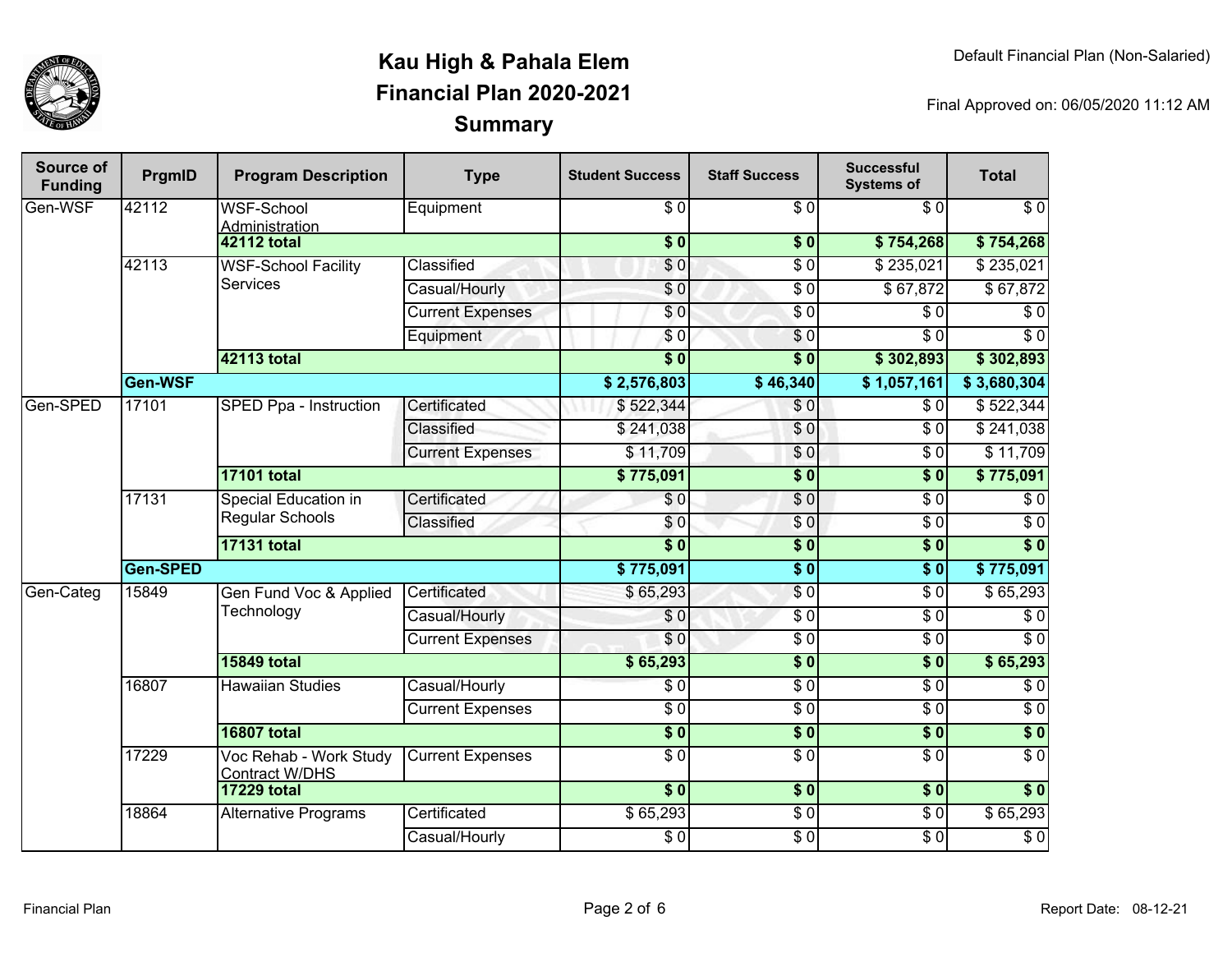

| Source of<br><b>Funding</b> | PrgmID               | <b>Program Description</b>                  | <b>Type</b>             | <b>Student Success</b> | <b>Staff Success</b> | <b>Successful</b><br><b>Systems of</b> | <b>Total</b>     |
|-----------------------------|----------------------|---------------------------------------------|-------------------------|------------------------|----------------------|----------------------------------------|------------------|
| Gen-Categ                   | 18864                | <b>Alternative Programs</b>                 | <b>Current Expenses</b> | \$0                    | \$0                  | \$0                                    | \$0              |
|                             |                      | <b>18864 total</b>                          |                         | \$65,293               | $\overline{\$0}$     | $\overline{\$0}$                       | \$65,293         |
|                             | 27000                | <b>Athletics-Transportation</b>             | <b>Current Expenses</b> | $\sqrt{6}$             | $\sqrt{6}$           | $\overline{\$0}$                       | $\sqrt{6}$       |
|                             |                      | <b>27000 total</b>                          |                         | $\overline{\$0}$       | $\overline{\$0}$     | $\overline{\$0}$                       | $\overline{\$0}$ |
|                             | 27100                | <b>Athletics-Salary</b>                     | Casual/Hourly           | \$0                    | $\overline{\$0}$     | $\overline{\$0}$                       | $\overline{30}$  |
|                             |                      | <b>27100 total</b>                          |                         | $\overline{\$0}$       | $\overline{\$0}$     | $\overline{\$0}$                       | $\overline{\$0}$ |
|                             | 27300                | <b>Athletics-Gender Equity</b>              | <b>Current Expenses</b> | $\sqrt{6}$             | $\sqrt{6}$           | $\overline{30}$                        | $\sqrt{6}$       |
|                             |                      |                                             | Equipment               | \$0                    | $\overline{\$0}$     | $\overline{\$0}$                       | $\overline{\$0}$ |
|                             |                      | <b>27300 total</b>                          |                         | $\overline{\$0}$       | $\overline{\$0}$     | $\overline{\$0}$                       | $\overline{\$0}$ |
|                             | 27400                | Athletics-Supplies & Equip Current Expenses |                         | \$0                    | \$0                  | $\overline{\$0}$                       | $\overline{30}$  |
|                             |                      |                                             | Equipment               | $\overline{S}0$        | \$0                  | $\overline{30}$                        | $\overline{60}$  |
|                             |                      | <b>27400 total</b>                          |                         | $\overline{\$0}$       | $\overline{\$0}$     | $\overline{\$0}$                       | $\overline{\$0}$ |
|                             | 27480                | <b>Athletic Trainers</b>                    | Classified              | \$60,267               | \$0                  | $\overline{30}$                        | \$60,267         |
|                             |                      |                                             | <b>Current Expenses</b> | \$0                    | $\overline{S}0$      | $\overline{30}$                        | $\overline{\$0}$ |
|                             |                      | <b>27480 total</b>                          |                         | \$60,267               | $\overline{\$0}$     | \$0                                    | \$60,267         |
|                             | 45005                | Reach Program                               | <b>Current Expenses</b> | \$0                    | $\overline{\$0}$     | $\overline{\$0}$                       | \$0              |
|                             |                      |                                             | Equipment               | \$0                    | \$0                  | $\overline{\$0}$                       | $\sqrt{6}$       |
|                             |                      | 45005 total                                 |                         | $\overline{\$0}$       | $\overline{\$0}$     | $\overline{\$0}$                       | $\overline{\$0}$ |
|                             | <b>Gen-Categ</b>     |                                             |                         | \$190,853              | $\overline{\$0}$     | $\overline{\$0}$                       | \$190,853        |
| Federal                     | 13025<br><b>FY19</b> | Middle School Uplink-DHS Casual/Hourly      |                         | $\overline{\$0}$       | $\overline{50}$      | $\overline{30}$                        | $\overline{30}$  |
|                             |                      |                                             | <b>Current Expenses</b> | $\overline{\$0}$       | $\overline{50}$      | $\overline{30}$                        | $\overline{\$0}$ |
|                             |                      |                                             | Equipment               | $\overline{\$0}$       | $\overline{\$0}$     | $\overline{\$0}$                       | $\overline{60}$  |
|                             |                      | <b>13025 total</b>                          |                         | $\overline{\$0}$       | $\overline{\$0}$     | $\overline{\$0}$                       | $\overline{\$0}$ |
|                             | 17790                | <b>Essa Migrant Education</b>               | Casual/Hourly           | $\overline{\$0}$       | $\overline{\$0}$     | $\overline{30}$                        | $\overline{\$0}$ |
|                             |                      |                                             | <b>Current Expenses</b> | $\overline{30}$        | $\overline{30}$      | $\overline{30}$                        | $\overline{30}$  |
|                             |                      |                                             | Equipment               | $\overline{\$0}$       | $\overline{50}$      | $\overline{\$0}$                       | $\overline{30}$  |
|                             |                      | <b>17790 total</b>                          |                         | $\overline{\$0}$       | $\overline{\$0}$     | $\overline{\$0}$                       | $\overline{\$0}$ |
|                             | 18902                | <b>ESEA Title I-Schools</b>                 | Certificated            | \$195,879              | $\overline{50}$      | $\overline{\$0}$                       | \$195,879        |
|                             |                      |                                             | Casual/Hourly           | $\overline{\$0}$       | $\overline{S}0$      | $\overline{30}$                        | $\overline{60}$  |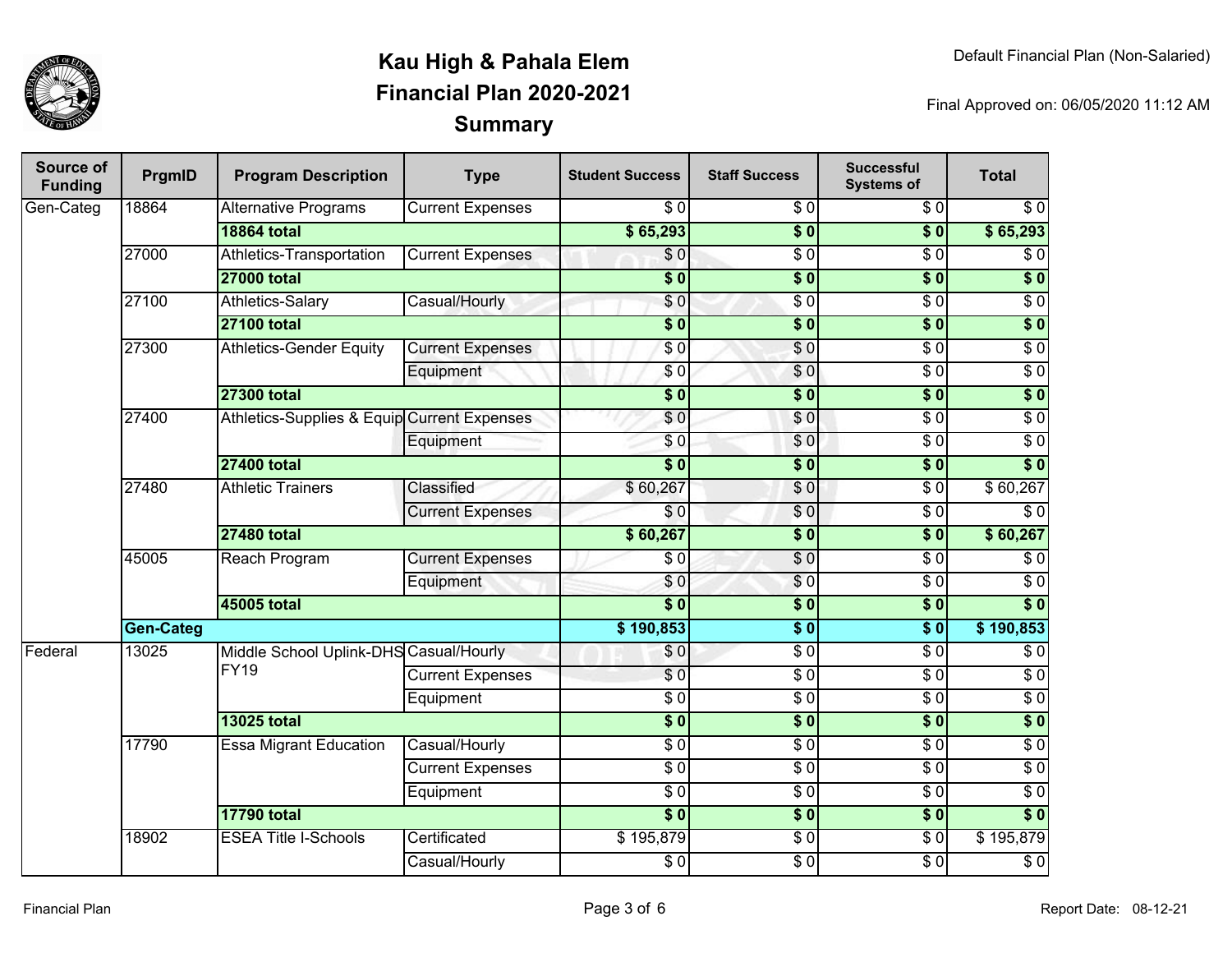

| Source of<br><b>Funding</b> | PrgmID  | <b>Program Description</b>                 | <b>Type</b>                  | <b>Student Success</b>  | <b>Staff Success</b> | <b>Successful</b><br><b>Systems of</b> | <b>Total</b>     |                  |
|-----------------------------|---------|--------------------------------------------|------------------------------|-------------------------|----------------------|----------------------------------------|------------------|------------------|
| Federal                     | 18902   | <b>ESEA Title I-Schools</b>                | <b>Current Expenses</b>      | \$0                     | \$0                  | \$0                                    | \$0              |                  |
|                             |         |                                            | Equipment                    | $\overline{\$0}$        | $\overline{30}$      | $\overline{\$0}$                       | $\overline{\$0}$ |                  |
|                             |         | <b>18902 total</b>                         |                              | \$195,879               | $\overline{\$0}$     | $\overline{\$0}$                       | \$195,879        |                  |
|                             | 18927   | <b>ESEA Title I-School</b><br>Improvement  | Certificated                 | \$0                     | $\overline{S}0$      | $\overline{\$0}$                       | $\overline{\$0}$ |                  |
|                             |         |                                            | Casual/Hourly                | \$0                     | $\overline{\$0}$     | $\overline{\$0}$                       | $\overline{\$0}$ |                  |
|                             |         |                                            | <b>Current Expenses</b>      | \$0                     | $\overline{S}0$      | $\overline{\$0}$                       | $\overline{30}$  |                  |
|                             |         |                                            | Equipment                    | $\sqrt{6}$              | \$0                  | $\overline{S}0$                        | $\overline{30}$  |                  |
|                             |         | <b>18927 total</b>                         |                              | $\overline{\$0}$        | $\overline{\$0}$     | $\overline{\$0}$                       | $\overline{\$0}$ |                  |
|                             | 18935   | <b>ESEA Title I-Parent</b><br>Engagement   | <b>Current Expenses</b>      | \$0                     | \$0                  | $\overline{\$0}$                       | $\overline{60}$  |                  |
|                             |         | <b>18935 total</b>                         |                              | $\overline{\$0}$        | $\overline{\$0}$     | $\overline{\textbf{50}}$               | \$0              |                  |
|                             | 20657   | <b>Essa Title IIa Targeted</b><br>Prof Dev | <b>Current Expenses</b>      | \$0                     | $\sqrt{0}$           | $\overline{\$0}$                       | $\overline{\$0}$ |                  |
|                             |         | <b>20657 total</b>                         |                              | $\overline{\$0}$        | $\overline{\$0}$     | $\overline{\$0}$                       | $\overline{\$0}$ |                  |
|                             | 20659   | Essa Title IIa Prof Dev-<br><b>OCISS</b>   | Casual/Hourly                | \$0                     | \$2,676              | $\sqrt{6}$                             | \$2,676          |                  |
|                             |         | <b>20659 total</b>                         |                              | $\overline{\$0}$        | \$2,676              | $\overline{\$0}$                       | \$2,676          |                  |
|                             | 35913   | <b>Sch Prgm Food Services</b>              | Classified                   | $\overline{S}0$         | $\overline{\$0}$     | $\overline{\$0}$                       | $\sqrt{6}$       |                  |
|                             |         |                                            | Casual/Hourly                | \$0                     | $\sqrt{6}$           | $\overline{\$0}$                       | $\overline{\$0}$ |                  |
|                             |         | 35913 total                                |                              | $\overline{\$0}$        | $\overline{\$0}$     | $\overline{\$0}$                       | $\overline{\$0}$ |                  |
|                             | 52001   |                                            | <b>ESEA Title I-Homeless</b> | <b>Current Expenses</b> | \$0                  | $\overline{30}$                        | $\overline{\$0}$ | $\overline{\$0}$ |
|                             |         | Children                                   | Equipment                    | \$0                     | $\overline{30}$      | $\overline{\$0}$                       | $\overline{30}$  |                  |
|                             |         | <b>52001 total</b>                         |                              | $\overline{\$0}$        | $\overline{\$0}$     | $\overline{\$0}$                       | $\overline{\$0}$ |                  |
|                             | Federal |                                            |                              | \$195,879               | \$2,676              | $\overline{\$0}$                       | \$198,555        |                  |
| Gen-Cent                    | 10301   | <b>Preschool Classroom</b>                 | Certificated                 | \$65,293                | $\overline{\$0}$     | $\overline{\$0}$                       | \$65,293         |                  |
|                             |         |                                            | Classified                   | \$34,434                | $\overline{30}$      | $\overline{\$0}$                       | \$34,434         |                  |
|                             |         |                                            | <b>Current Expenses</b>      | \$0                     | $\overline{\$0}$     | \$0                                    | \$0              |                  |
|                             |         | <b>10301 total</b>                         |                              | \$99,727                | $\overline{\$0}$     | \$0                                    | \$99,727         |                  |
|                             | 12513   | English Language<br>Learners               | <b>Current Expenses</b>      | $\overline{\$0}$        | $\overline{30}$      | $\overline{\$0}$                       | $\overline{\$0}$ |                  |
|                             |         | <b>12513 total</b>                         |                              | \$0                     | \$0                  | \$0                                    | $\overline{\$0}$ |                  |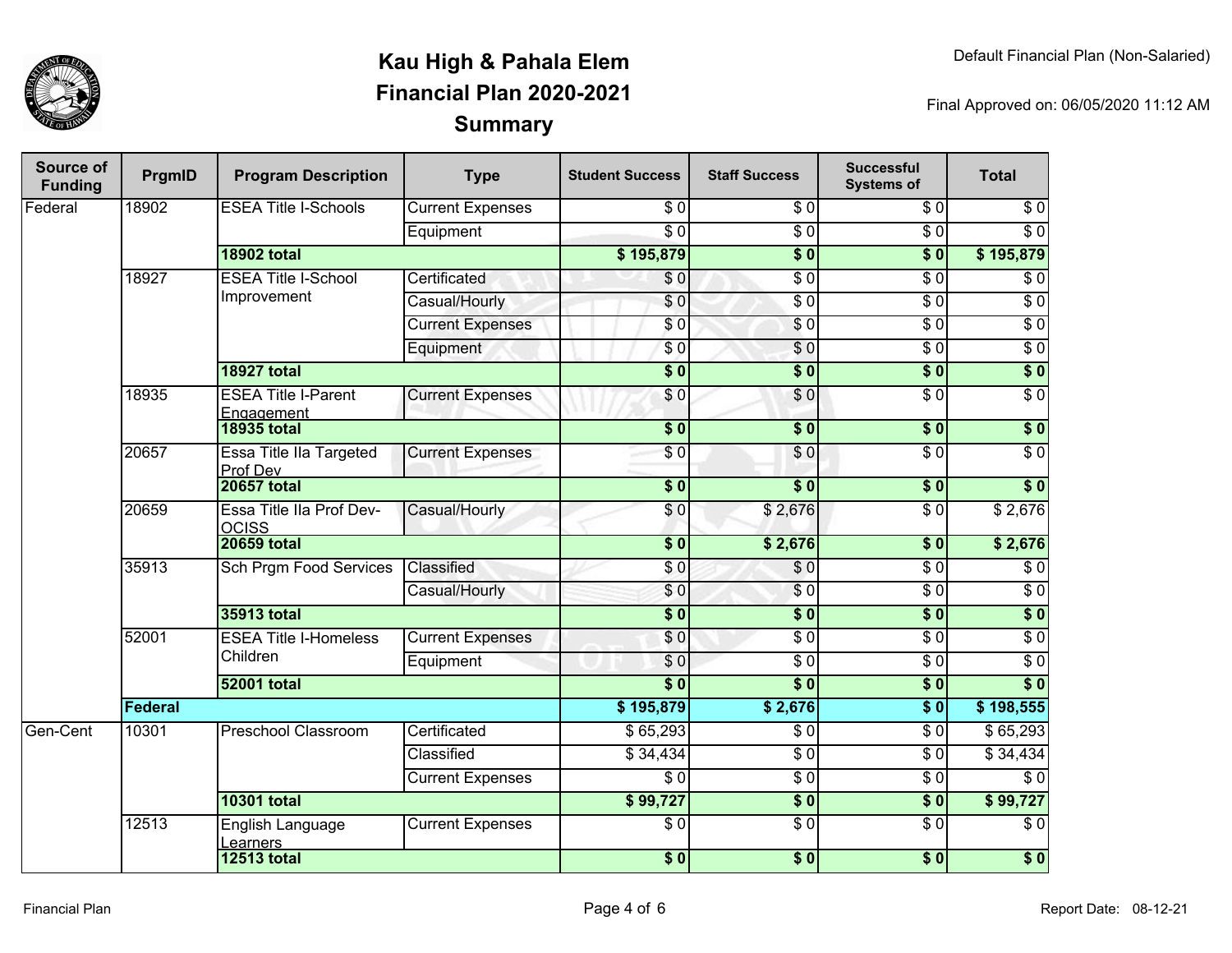

| Source of<br><b>Funding</b> | PrgmID            | <b>Program Description</b>                           | <b>Type</b>             | <b>Student Success</b> | <b>Staff Success</b>       | <b>Successful</b><br><b>Systems of</b> | <b>Total</b>     |
|-----------------------------|-------------------|------------------------------------------------------|-------------------------|------------------------|----------------------------|----------------------------------------|------------------|
| Gen-Cent                    | 35163             | <b>Food Services-General</b>                         | Classified              | \$0                    | \$0                        | $\overline{30}$                        | \$0              |
|                             |                   | Fund                                                 | Casual/Hourly           | $\overline{\$0}$       | $\sqrt{6}$                 | $\overline{\$0}$                       | $\sqrt{6}$       |
|                             |                   | <b>35163 total</b>                                   |                         | $\overline{\$0}$       | $\overline{\$0}$           | $\overline{\bullet}$ 0                 | $\sqrt{50}$      |
|                             | 37721             | <b>Athletic Travel</b>                               | <b>Current Expenses</b> | \$0                    | \$ 0                       | $\overline{\$0}$                       | $\overline{60}$  |
|                             |                   | 37721 total                                          |                         | $\overline{\bullet}$ 0 | $\frac{1}{2}$              | \$0]                                   | $\overline{\$0}$ |
|                             | <b>Gen-Cent</b>   |                                                      |                         | \$99,727               | $\overline{\$0}$           | $\overline{\bullet}$ 0                 | \$99,727         |
| Special                     | 15754             | Voc Ed-Program                                       | Casual/Hourly           | \$0                    | $\sqrt{0}$                 | $\overline{\$0}$                       | $\sqrt{6}$       |
|                             |                   | Improvement FY19                                     | <b>Current Expenses</b> | \$0                    | $\sqrt{0}$                 | $\overline{\$0}$                       | $\overline{\$0}$ |
|                             |                   |                                                      | Equipment               | \$0                    | \$0                        | $\overline{\$0}$                       | $\overline{\$0}$ |
|                             |                   | <b>15754 total</b>                                   |                         | $\overline{\$0}$       | $\overline{\$0}$           | $\overline{\bullet}$ 0                 | $\overline{\$0}$ |
|                             | 19062             | <b>DOD-Fed Connected</b><br><b>Student Incentive</b> | <b>Current Expenses</b> | \$0                    | $\frac{6}{3}$              | $\overline{30}$                        | $\overline{S}0$  |
|                             |                   | <b>19062 total</b>                                   |                         | $\overline{\bullet}$   | $\overline{\phantom{0}30}$ | $\overline{\$0}$                       | $\sqrt{6}$       |
|                             | 35304             | <b>Food Services-Special</b><br>Fund                 | <b>Current Expenses</b> | $\sqrt{6}$             | $\sqrt{6}$                 | $\overline{\$0}$                       | $\overline{\$0}$ |
|                             |                   | <b>35304 total</b>                                   |                         | $\overline{\$0}$       | \$0                        | $\sqrt{6}$                             | \$0              |
|                             | <b>Special</b>    |                                                      |                         | $\overline{\bullet}$ 0 | $\overline{\$0}$           | $\overline{\$0}$                       | \$0              |
| Trust                       | 17838             | Hawai'i Community<br><b>Foundation</b>               | Equipment               | \$0                    | \$0                        | $\sqrt{6}$                             | $\sqrt{6}$       |
|                             |                   | <b>17838 total</b>                                   |                         | $\overline{\$0}$       | $\sqrt{6}$                 | $\overline{\$0}$                       | $\overline{\$0}$ |
|                             | <b>Trust</b>      |                                                      |                         | $\overline{\bullet}$ 0 | $\sqrt{6}$                 | $\overline{\$0}$                       | $\sqrt{6}$       |
| Inter Xfer                  | 16355             | <b>Driver and Traffic Safety</b>                     | Casual/Hourly           | \$0                    | $\overline{\$0}$           | $\overline{S}0$                        | $\sqrt{6}$       |
|                             |                   | Education                                            | <b>Current Expenses</b> | $\overline{\$0}$       | $\overline{\$0}$           | $\overline{\$0}$                       | $\overline{\$0}$ |
|                             |                   | <b>16355 total</b>                                   |                         | $\overline{\$0}$       | $\overline{\$0}$           | $\overline{\$0}$                       | $\sqrt{50}$      |
|                             | <b>Inter Xfer</b> |                                                      |                         | $\overline{\$0}$       | $\overline{\$0}$           | $\overline{\$0}$                       | $\overline{\$0}$ |
| <b>Grand Total</b>          |                   |                                                      |                         | \$3,838,353            | \$49,016                   | \$1,057,161                            | \$4,944,530      |